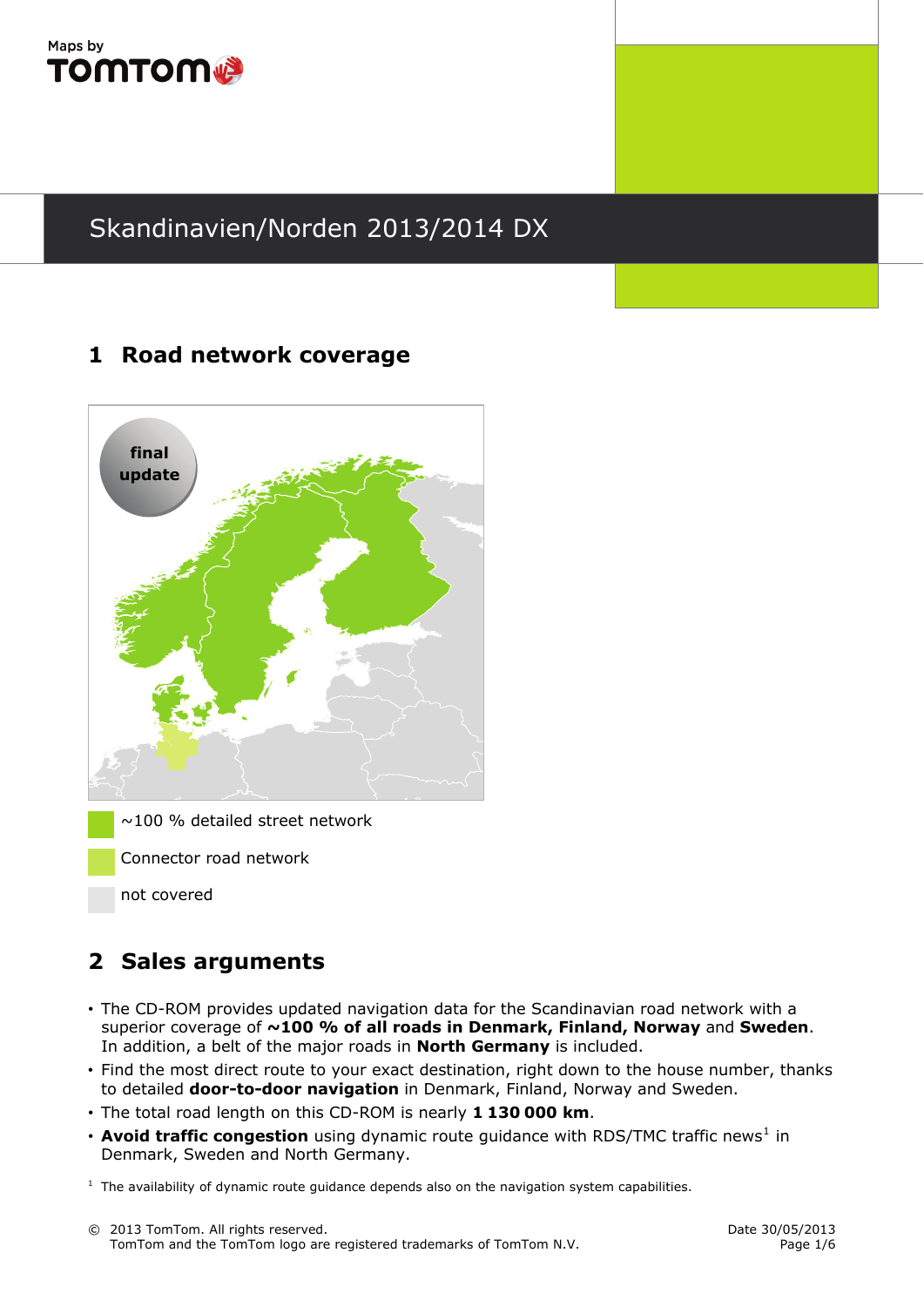

- Find your way to the action with more than **225 400** extensive **Points of Interest** (POI) such as restaurants, petrol stations, car parks, train stations, … you name it.
- In addition to the standard POI, over **3200 special edition services** from the famous provider **Merian Scout** are selectable as TravelGuide content.
- Copy protection included.

#### **Changes in comparison to the previous product 2012/2013 DX**

- Navigation data have been updated for precise navigation.
- **Community input** from thousands of TomTom users has been included.
- TMC tables have been updated:
	- for **Denmark** to version 11.0.
	- for **Germany** to version 11.0.
	- for **Sweden** to version 2.3.
- Standard services for more than **82 600 POI** have been added.
- Nearly **11 700 km** have been added in total:
	- for Denmark, Finland, Norway and Sweden: nearly 9 800 km
	- for Germany: nearly 1 900 km
- Maserati Quattroporte (M139) is no longer supported in all details (no house numbers are selectable).

## **3 General content**

#### **3.1 Coverage with respect to countries**

Denmark, Finland, Norway, Sweden and North Germany

Data source: MultiNet 2012.09

#### **3.2 Coverage with respect to population**

| <b>Country</b> | Major road network | <b>Interconnecting</b><br>network               | Detailed street<br>network |  |  |
|----------------|--------------------|-------------------------------------------------|----------------------------|--|--|
| Denmark        | $\sim$ 100 %       | $\sim$ 100 %                                    | $\sim$ 100 %               |  |  |
| Finland        | $\sim$ 100 %       | $\sim$ 100 %                                    | $\sim$ 100 %               |  |  |
| Germany        |                    | available as far as covered (see map on page 1) |                            |  |  |
| Norway         | $\sim$ 100 %       | $\sim$ 100 %                                    | $\sim$ 100 %               |  |  |
| Sweden         | $\sim$ 100 %       | $\sim$ 100 %                                    | $\sim$ 100 %               |  |  |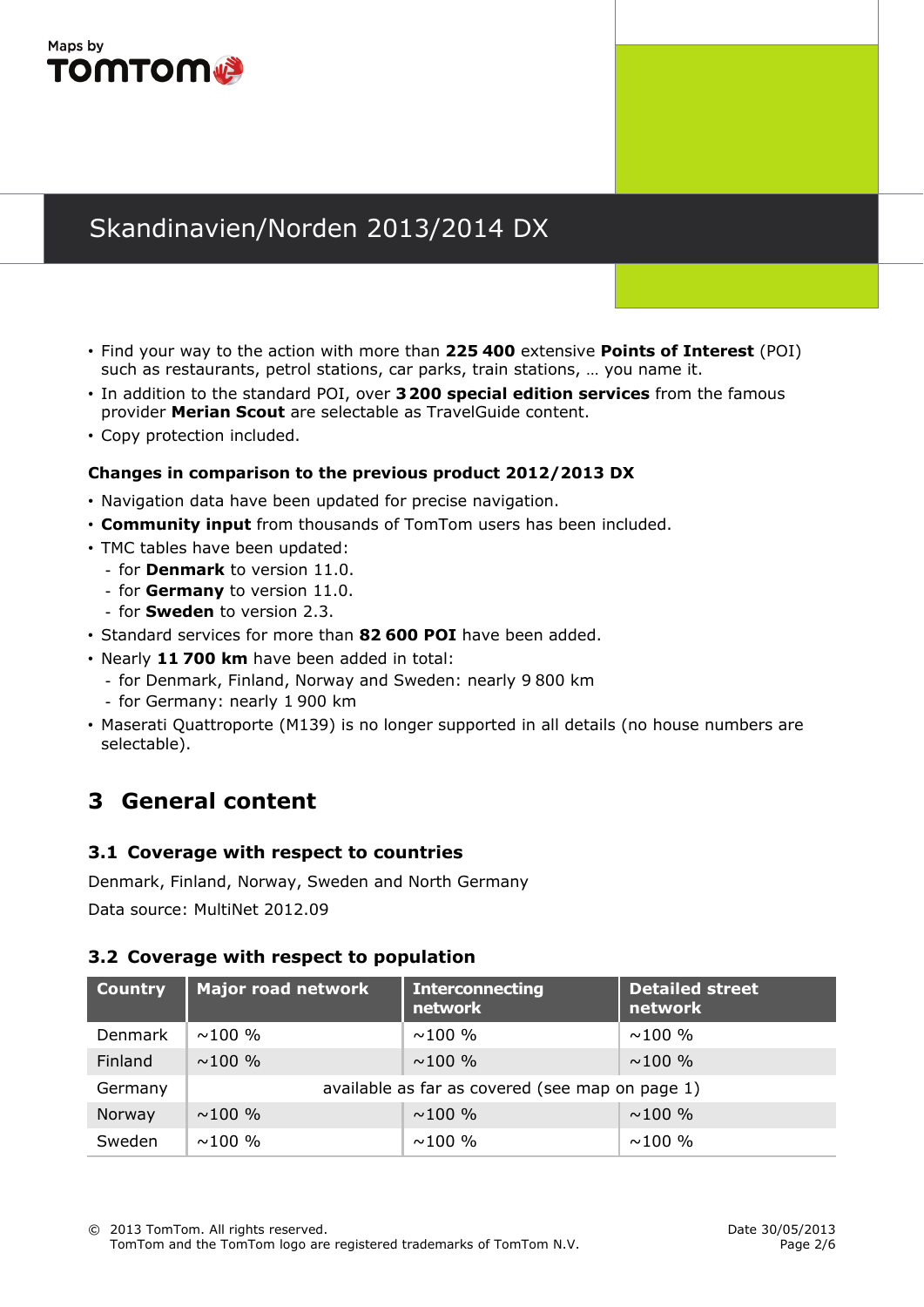

#### **3.3 Coverage with respect to road length**

| <b>Country</b>                      | <b>Motorways</b> $[km]$ <sup>1</sup> | Total [km] <sup>2</sup> |
|-------------------------------------|--------------------------------------|-------------------------|
| Denmark, Finland, Norway and Sweden | 9129                                 | 1043867                 |
| Germany                             | 2561                                 | 84286                   |
| Total                               | 11690                                | 1 1 2 8 1 5 3           |

1 Length has to be seen as total road net length with all different lanes as far as digitised. Motorways have the highest Net2Class (1).

 $\overline{2}$  The contents on the database level and the actual number on the product level may deviate due to conversion process results.

#### **3.4 Belt**

This product contains some parts of North Germany. Routes crossing the borders are possible in these areas.

### **3.5 Product content**

|         | Country   House number ranges | RDS/TMC <sup>1</sup> tables for dynamic route guidance |
|---------|-------------------------------|--------------------------------------------------------|
| Denmark | $\sim$ 100 %                  | yes                                                    |
| Finland | $\sim$ 100 %                  | not available                                          |
| Germany | available as far as covered   | yes                                                    |
| Norway  | $\sim$ 100 %                  | not available                                          |
| Sweden  | $\sim$ 100 %                  | yes                                                    |

1 The availability of dynamic route guidance depends also on the navigation system capabilities.

## **4 Geometry**

This product contains navigation data for nearly **1.13 million km**. Length has to be seen as total road net length with all different lanes as far as digitised.

## **5 Standard services/POI**

| Standard service/POI name <sup>1</sup> Number <sup>2</sup> |              | Standard service/POI name <sup>1</sup> Number <sup>2</sup> |         |
|------------------------------------------------------------|--------------|------------------------------------------------------------|---------|
| Airline Access                                             | see Airports | Amusement Park, Casino,                                    | 3 2 2 0 |
| Airports                                                   | 223          | Museum, Tourist, Zoo (LSIG)                                |         |

© 2013 TomTom. All rights reserved. Date 30/05/2013 TomTom and the TomTom logo are registered trademarks of TomTom N.V. Page 3/6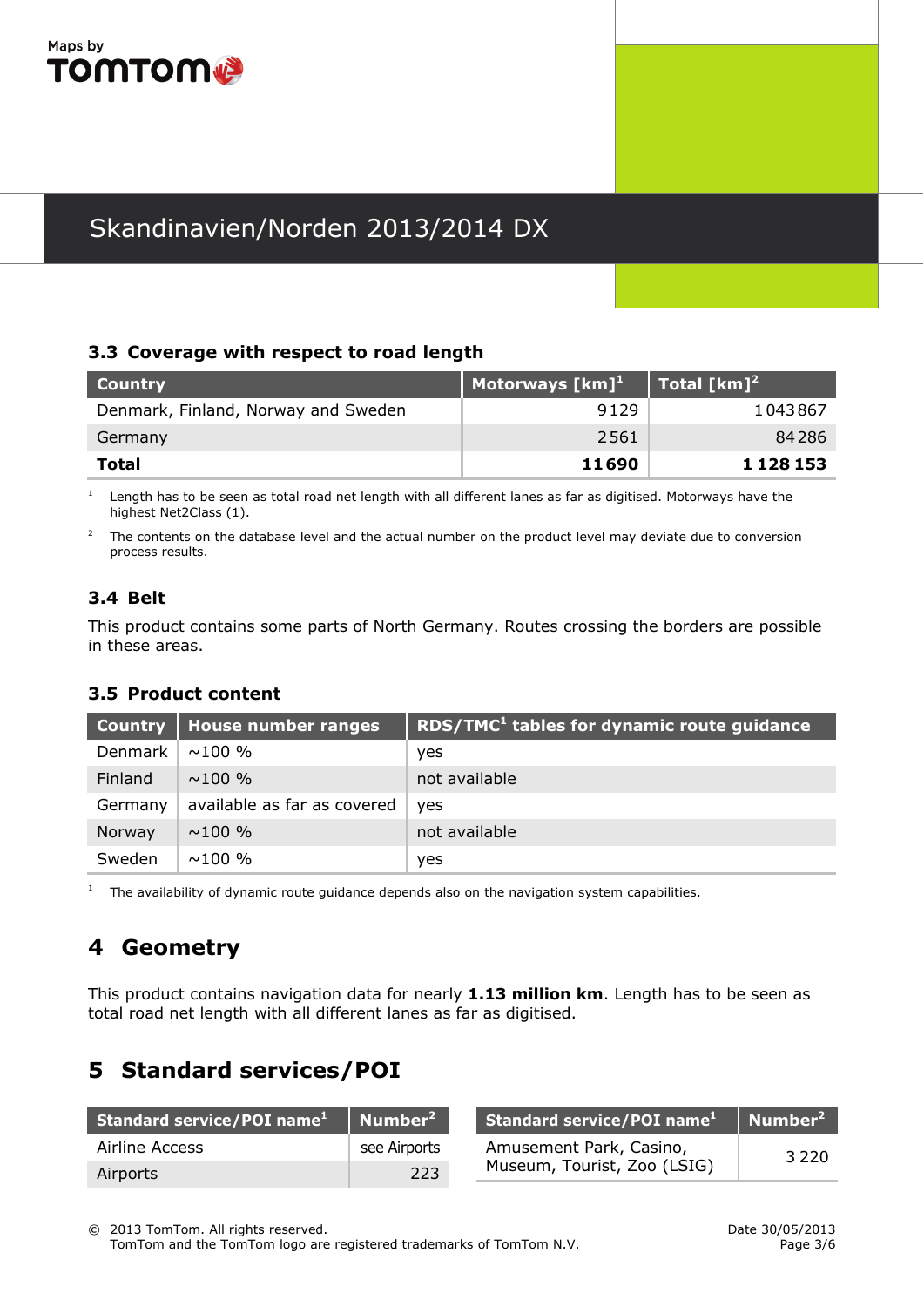## Maps by **TOMTOM®**

# Skandinavien/Norden 2013/2014 DX

| Standard service/POI name <sup>1</sup> | Number <sup>2</sup> | Standard service/POI name <sup>1</sup>       | Number <sup>2</sup> |  |
|----------------------------------------|---------------------|----------------------------------------------|---------------------|--|
| <b>Border Crossings</b>                | 129                 | Saab                                         | 273                 |  |
| <b>Bosch Partner</b>                   | 399                 | Seat                                         | 249                 |  |
| Car Parks, Garages                     | 6728                | Skoda                                        | 562                 |  |
| Cinema, Theatre, Opera                 | 1405                | Toyota                                       | 424                 |  |
| <b>Exhibition Grounds</b>              | 179                 | Volkswagen                                   | 533                 |  |
| Ferry Terminals                        | 947                 | Volvo                                        | 388                 |  |
| Garages <sup>3</sup>                   |                     | Global Landmark (Mountain                    |                     |  |
| Alfa Romeo                             | 175                 | Pass/Peak, Important Tourist<br>Attractions) | 836                 |  |
| Audi                                   | 314                 | Government Office                            | 1709                |  |
| <b>BMW</b>                             | 194                 | Hospitals                                    | 364                 |  |
| Chrysler                               | 158                 | Hotels                                       | 7836                |  |
| Citroën                                | 351                 | Local Landmark (Safety                       |                     |  |
| Ferrari                                | 9                   | Training Site)                               | $\overline{a}$      |  |
| Fiat                                   | 303                 | Motorway Exits                               | 1734                |  |
| Ford                                   | 526                 | <b>Petrol Stations</b>                       | 9767                |  |
| Honda                                  | 237                 | Post Office                                  | 3723                |  |
| Lancia                                 | 14                  | <b>Railway Stations</b>                      | 2 4 0 2             |  |
| Maserati                               | 5                   | Rent-a-Car Facilities                        | 2034                |  |
| Mazda                                  | 330                 | Rest Areas along Motorways                   | 1 3 6 6             |  |
| Mercedes-Benz                          | 283                 | Restaurants                                  | 43 4 25             |  |
| Mitsubishi                             | 283                 | <b>Shopping Centre</b>                       | 459                 |  |
| Nissan                                 | 259                 | Stadium                                      | 1473                |  |
| Opel                                   | 859                 | <b>Total</b>                                 | 97866               |  |
| Peugeot                                | 341                 | City Centre                                  | 127 536             |  |
| Porsche                                | 19                  | <b>Total incl. City Centres</b>              | 225402              |  |
| Renault                                | 417                 |                                              |                     |  |

1 The available categories as well as their naming depend on the navigation system, i. e., not all categories listed here are shown on all different navigation systems.

2 The content on database level and the actual number on product level may deviate due to conversion process results.

3 The availability of the Garages category depends also on the navigation system capabilities and the vehicle manufacturer.

836

1709

7836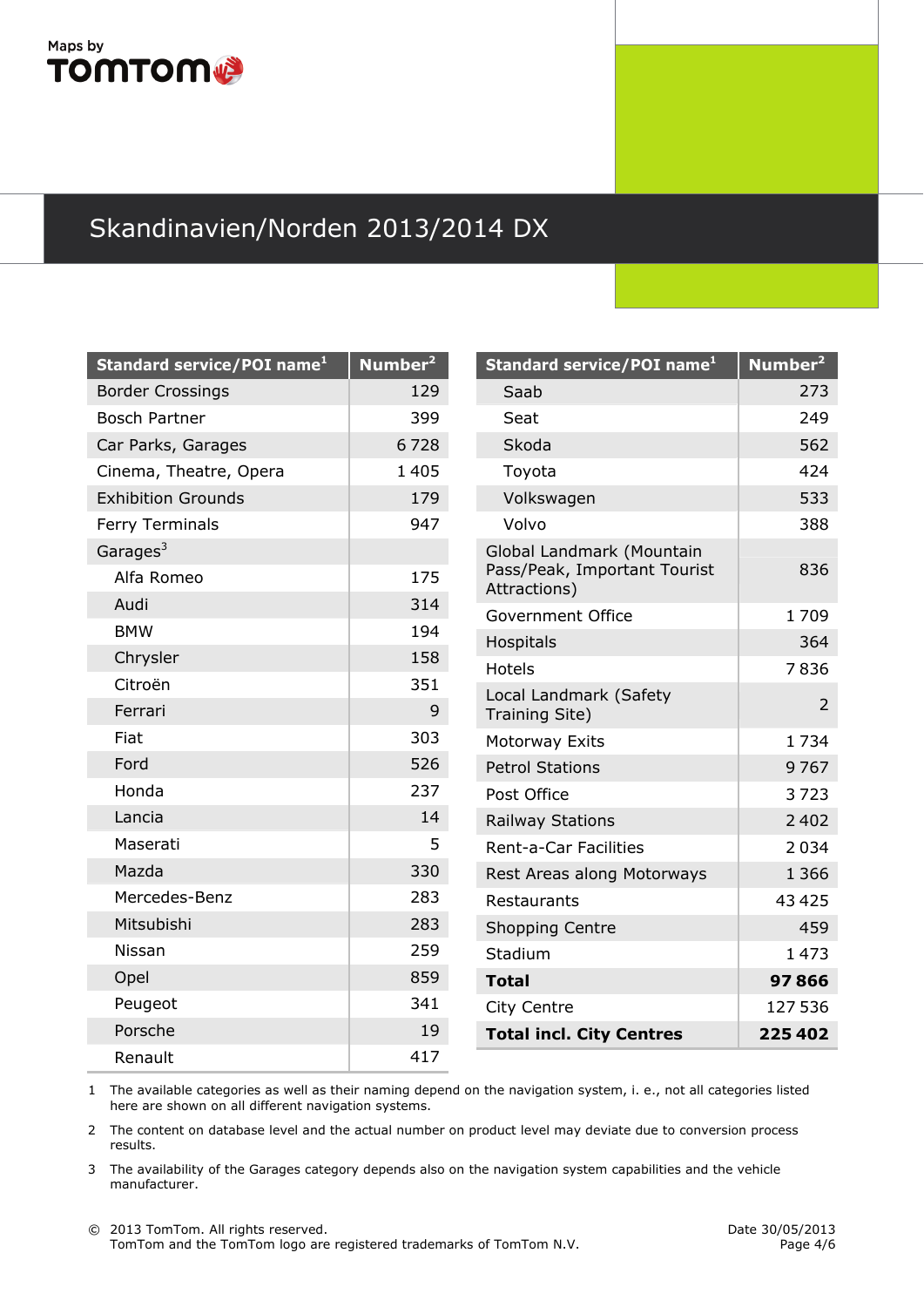

## **6 Compatibility**

This is a **TravelPilot DX** product that can be used with the following navigation systems:

**Factory installed** navigation systems of

- Alfa-Romeo DX
- Audi
	- Navigation Plus RNS4.X as of 12.1999
	- Navigation BNS4.X in A2/A3/TT as of 07.2001
	- Navigation BNS4.X in A4 as of 11.2000
	- Navigation BNS4.X in A6 as of 05.2001
	- Navigation BNS4.X in A8 as of 01.2001
- Fiat DX
- Ford
	- TravelPilot as of 03.2001
	- MFD as of 01.2001
- Honda TravelPilot DX-N
- Lancia DX
- Mercedes-Benz COMAND DX/COMAND APS
	- in C-, CL-Class as of 09.1999 (VIN as of A001434)
	- in CLK-, E-Class (Limousine up to 03.2002, T-Modell as of 09.1999)
	- in G-, M-, S-Class as of 09.1999 (VIN as of A078551)
	- in SL-Class as of 10.2001 (not for use in Auto Pilot System or Audio 30/50 APS)
- Peugeot TravelPilot DX RNS4
- Seat DX DNS
- Skoda DX
- Volkswagen
	- MCD as of 11.2000
	- MFD as of 01.2000
	- MFD Touareg, T5 Multivan

#### **Blaupunkt** navigation systems:

- TravelPilot
	- DX-N
	- DX-R 4
	- DX-R 5
	- DX-R 52
	- DX-R 70
	- DX-V
	- DX-RNS 4